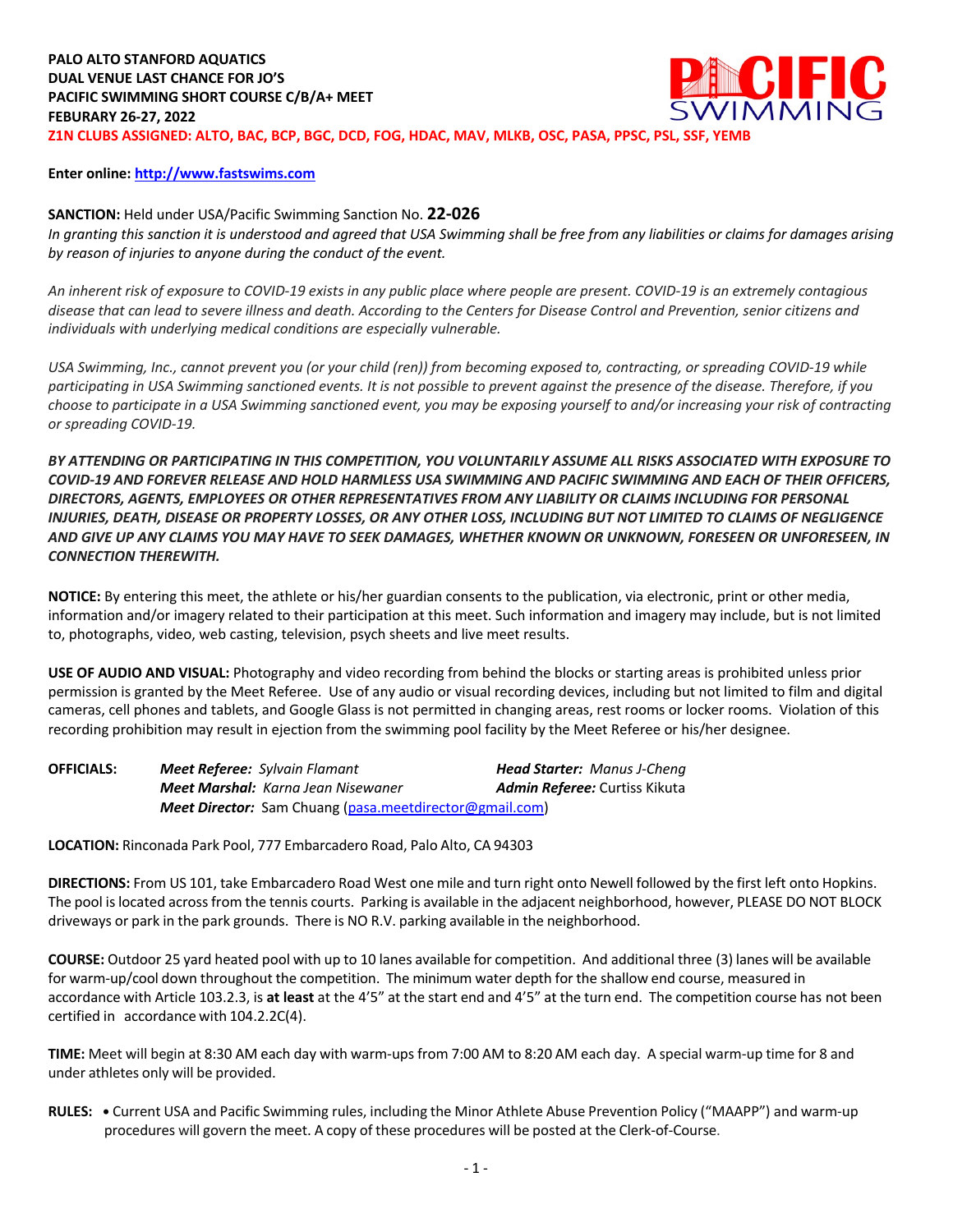- All events are timed finals.
- All events will swim fast to slow.
- Athletes may compete in **maximum four (4)** events per day.
- All athletes ages 12 and under should complete competition within four (4) hours.

• Entries will be accepted until the number of splashes exceeds the estimated timeline, per the "Four-Hour Rule," based on the athletes age and gender.

- **All coaches and deck officials must wear their USA Swimming membership cardsin a visible manner.**
- All athletes competing in the 500 yard Freestyle or 400 yard IM events must provide their own lane timers.
- All athletes competing in the 500 yard Freestyle must provide their own lap counters.
- **Closed deck meet**. Only coaches, athletes and volunteers will be allowed on the pool deck.

**ATTENTION HIGH SCHOOL ATHLETES:** If you are a high school athlete in season, you need to be Unattached from this meet. It isthe athlete's responsibility to be Unattached from this meet. You can un-attach at the meet if necessary. This does not apply to athletes swimming under the rules of the Nevada Interscholastic Activities Association (NIAA).

**UNACCOMPANIED ATHLETES:** Any USA-S athlete-member competing at the meet must be accompanied by a USA Swimming member-coach for the purposes of athlete supervision during warm-up, competition and warm-down. If a coach-member of the athlete's USA-S Club does not attend the meet to serve in said supervisory capacity, it is the responsibility of the athlete or the athlete's legal guardian to arrange for supervision by a USA-S member-coach. The Meet Director or Meet Referee may assist the athlete in making arrangements for such supervision; however, it is recommended that such arrangements be made in advance of the meet by the athlete's USA-S Club Member-Coach.

**RACING STARTS:** Athletes must be certified by a USA-S member-coach as being proficient in performing a racing start, or must start the race in the water. It is the responsibility of the athlete or the athlete's legal guardian to ensure compliance with this requirement.

**RESTRICTIONS:** • Smoking and the use of other tobacco products is prohibited on the pool deck, in the locker rooms, in spectator seating, on standing areas and in all areas used by athletes, during the meet and during warm-up periods.

• Smoking is NOT allowed at Rinconada Park. (See city park rules:

http://www.cityofpaloalto.org/news/displaynews.asp?NewsID=2366&TargetID=1,36)

- Sale and use of alcoholic beveragesis prohibited in all areas of the meet venue.
- No glass containers are allowed in the meet venue.
- No propane heater is permitted except for snack bar/meet operations.
- All shelters must be properly secured.
- Deck Changes are prohibited.

• All animals are prohibited from the competition venue including the pool, deck areas, and locker rooms during swim meets.

• Destructive devices, to include but not limited to, explosive devices and equipment, firearms (open or concealed), blades, knives, mace, stun guns and blunt objects are strictly prohibited in the swimming facility and its surrounding areas. If observed, the Meet Referee or his/her designee may ask that these devices be stored safely away from the public or removed from the facility. Noncompliance may result in the reporting to law enforcement authorities and ejection from the facility. Law enforcement officers(LEO) are exempt per applicable laws.

• Operation of a drone, or any other flying apparatus, is prohibited over the venue (pools, athlete/coach areas,

spectator areas and open ceiling locker rooms) any time athletes, coaches, officials and/or spectators are present.

• This will be a closed deck meet. No spectators are allowed in the designated pool deck areas.

# **ELIGIBILITY:** • Athletes must be current members of USA-S and enter their name and registration number on the meet entry card as they are shown on their Registration Card. If this is not done, it may be difficult to match the athlete with the registration and times database. The meet host will check all athlete registrations against the SWIMS database and if not found to be registered, the Meet Director shall accept the registration at the meet (a \$10 surcharge will be added to the regular registration fee). Duplicate registrations will be refunded by mail.

• Athletesin the "A" Division must have met at least USA Swimming Motivational "A" minimum time standard. Athletes in the "B" Division must have met at least the listed "B" minimum time standard. All entry timesslower than the listed "B" time standard will be in the "C" Division.

• Entries with **"NO TIME" will be ACCEPTED. Exception 500 Yard Free and 400 Yard IM**

. 400 IM and 500 free athletes must meet the National Motivational BB time standard for their age group. If the athlete does not have a time in these events, they may meet the National Motivational BB time standard in the 200 IM or 200 free respectively. Athletes qualifying via a 200 should enter at the minimum BB time standard for the event. 200 times will be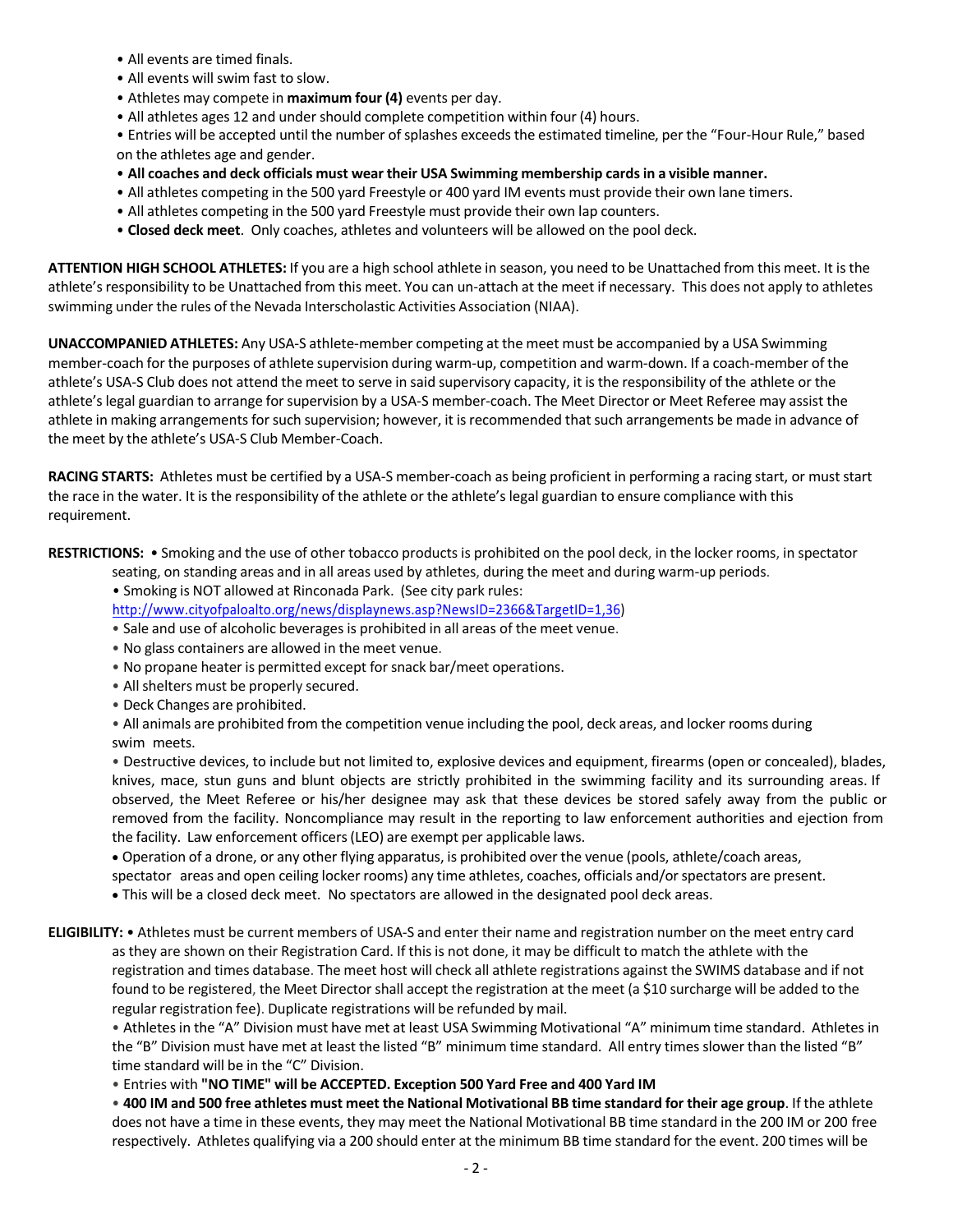checked against the database and exceptions will be sent to their coach for review. **Coach verified times may be accepted**.

• Entry times submitted for this meet may be checked against a computer database and may be changed in accordance with Pacific Swimming Entry Time Verification Procedures.

• Athletes with a disability are welcome to attend this meet and should contact the Meet Director or Meet Referee regarding any special accommodations on entry times and seeding per Pacific Swimming policy.

• Athletes 19 years of age and over may compete in the meet for time only, no awards. Such athletes must have met standards for the 17-18 age group.

• The athlete's age will be the age of the athlete on the first day of the meet.

**ENTRY PRIORITY:** Zone 1N Athletes from ALTO, BAC, BCP, BGC, DCD, FOG, HDAC, MAV, MLKB, OSC, PASA, PPSC, PSL, SSF, YEMB entering online must do so by **11:59 PM Saturday, February 6th** to receive priority acceptance to the meet. No athletes other than those from ALTO, BAC, BCP, BGC, DCD, FOG, HDAC, MAV, MLKB, OSC, PASA, PPSC, PSL, SSF, YEMB SOLO may enter the meet until the preference period has concluded.

**ENTRY FEES:** \$4.50 per individual event plus an \$8.00 participation fee per athlete. No refunds will be made, except for mandatory scratch downs.

**ONLINE ENTRIES:** Entries will be accepted online ONLY. To enter online go to **www.fastswims.com** to receive an immediate entry confirmation. This method requires payment by credit card. FastSwims charges a processing fee for this service, 6.5% of the total Entry Fees plus \$0.75 per transaction, regardless of the number of Athletes. Please note that the processing fee is a separate fee from the Entry Fees. Deadline for entries will be at 11:59pm, **Sunday, February 20th, 2022.** LATE ENTRIES WILL NOT BE ACCEPTED. NO REFUNDS

**CHECK-IN:** The meet is pre-seeded. There will be no check ins.

**SCRATCHES:** Any athletes not reporting for, or competing in an individual timed final event, shall not be penalized.

**AWARDS:** None

### **ADMISSION:** Free

**SNACK BAR & HOSPITALITY:** A snack bar will be available throughout the competition. Coaches and working deck officials will be provided lunch. Hospitality will serve refreshments to timers and volunteers.

**MISCELLANEOUS:** No overnight parking is allowed. Facilities will not be provided after meet hours.

**MINIMUM OFFICIALS:** Clubs must follow Zone 1 North rules for providing officials. Each club must provide officials for each session according to the number of athletes entered in that session. Clubs that do not provide sufficient officials must provide coaches to act in the place of officials.

| Club athletes entered in session | Trained and carded officials requested  |  |  |
|----------------------------------|-----------------------------------------|--|--|
| $1 - 10$                         |                                         |  |  |
| $11 - 25$                        |                                         |  |  |
| 26-50                            | 2                                       |  |  |
| 51-75                            | 3                                       |  |  |
| 76-100                           | 4                                       |  |  |
| 100 or more                      | 5 (+1 for every additional 25 athletes) |  |  |